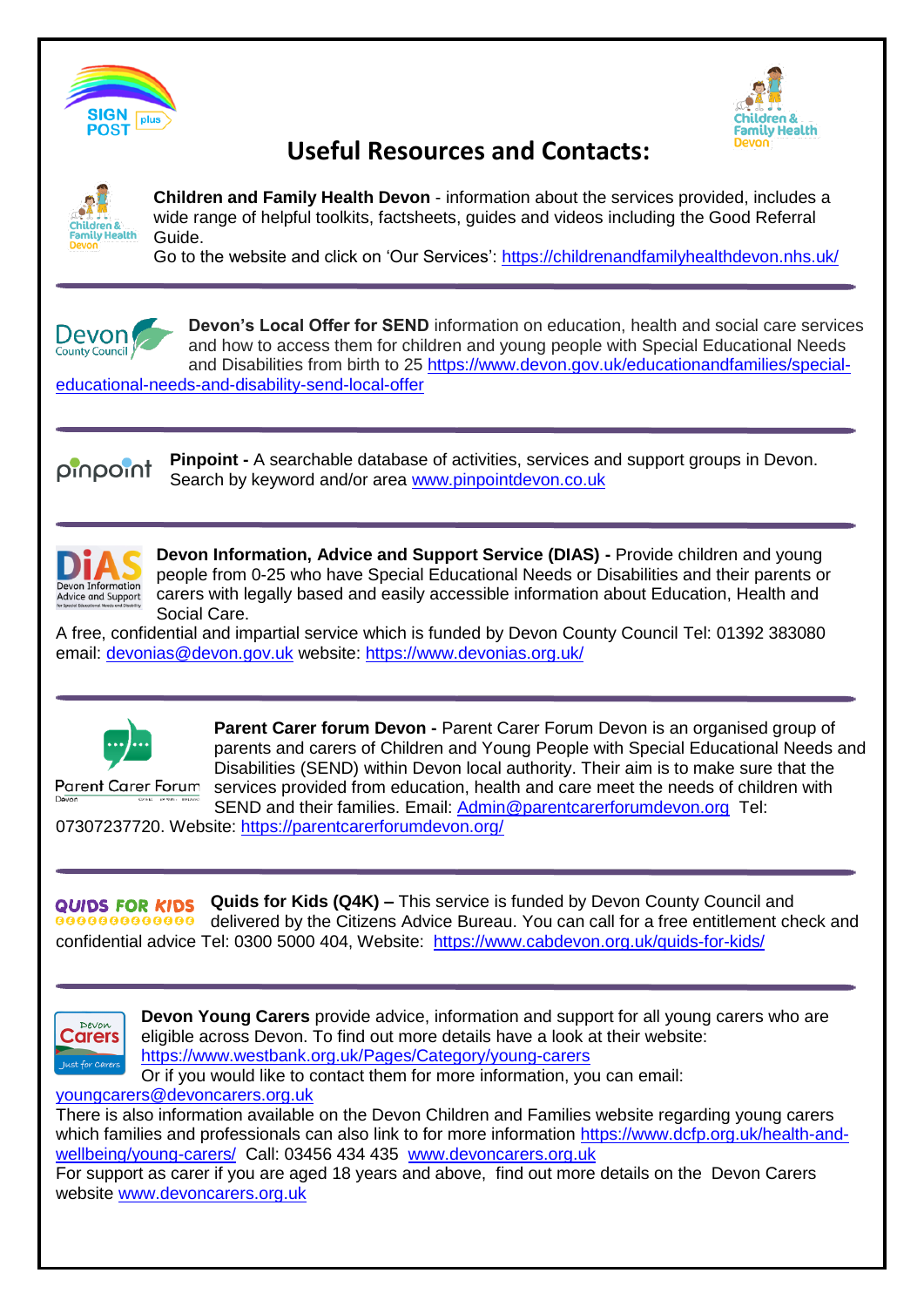## **TURN2US**

**Turn2Us** has grant search and benefits checker facilities on their website: <https://www.turn2us.org.uk/>



**Family Fund** accept grant requests for essential items for families with disabled or seriously ill children. Once a grant has been awarded families can reapply every 12 months:<https://www.familyfund.org.uk/faqs/how-do-we-apply>

 $\mathsf{contact}$   $\mathsf{f}_{\mathsf{or}\mathsf{f}_{\mathsf{amilies}}}$ **Contact for Families with Disabled Children** have a wide range of information and resources on their website, they also have a free parent helpline, Tel: 0808 808 3555, Website:<https://contact.org.uk/>



#### **My Family Our Needs**

This website offers a wide range of information including supporting yourself and your family. Aimed at parents and carers of children with additional needs, there are sections such as: Ask the experts, events, latest updates and a directory of local and national organisations on

hand to offer help.

They also provide a monthly newsletter that you can sign up for. To find out more go to: <https://www.myfamilyourneeds.co.uk/>



#### **Early Help** Children and **Early Help**

Early Help is the extra support your family can get if you need it. It may be that you want to annues<br>'artnership prevent a problem, or change things for your family before the problem becomes more serious. It is not a specific service or team, it's an approach that brings together people from a range of services and teams who will work together with your whole family to help improve the situation for everyone. It can offer support to families from pre-birth to adolescents with all sorts of issues from parenting, employment and school attendance to emotional wellbeing or anti-social behaviour. To find out more go to:<https://www.dcfp.org.uk/early-help/>



**SIGNPOSTplus Information Co-ordinators** Identify grant sources, specialist activities, equipment and any other general enquiries.

#### We have a webpage: <http://childrenandfamilyhealthdevon.nhs.uk/signpostplus/>

where you will find information related to children with additional needs, and where our weekly information snippets are posted. You can sign up to receive information snippets directly to your mailbox using the contact information below.

We also have a Facebook page, like our page for regular updates. To contact Kris Taylor for southern area information or Amanda Smithson for northern area information email: [cfhd.signpostplus@nhs.net](mailto:cfhd.signpostplus@nhs.net) Or call: 0330 024 5321

### **Checked and updated 15th July 2021**

**Disclaimer** *These sheets provide information which has been supplied by third parties themselves. Children and Family Health Devon make no representations or warranties with regard to the accuracy of the information supplied and cannot accept any liability or responsibility whatsoever for any loss or damage suffered by any user resulting from their use of the information contained on this list. Information held about an organisation does not imply an endorsement of that organisation or its services by Children and Family Health Devon who have not conducted background checks or other forms of due diligence (for example, Disclosure Barring Service checks) against the*